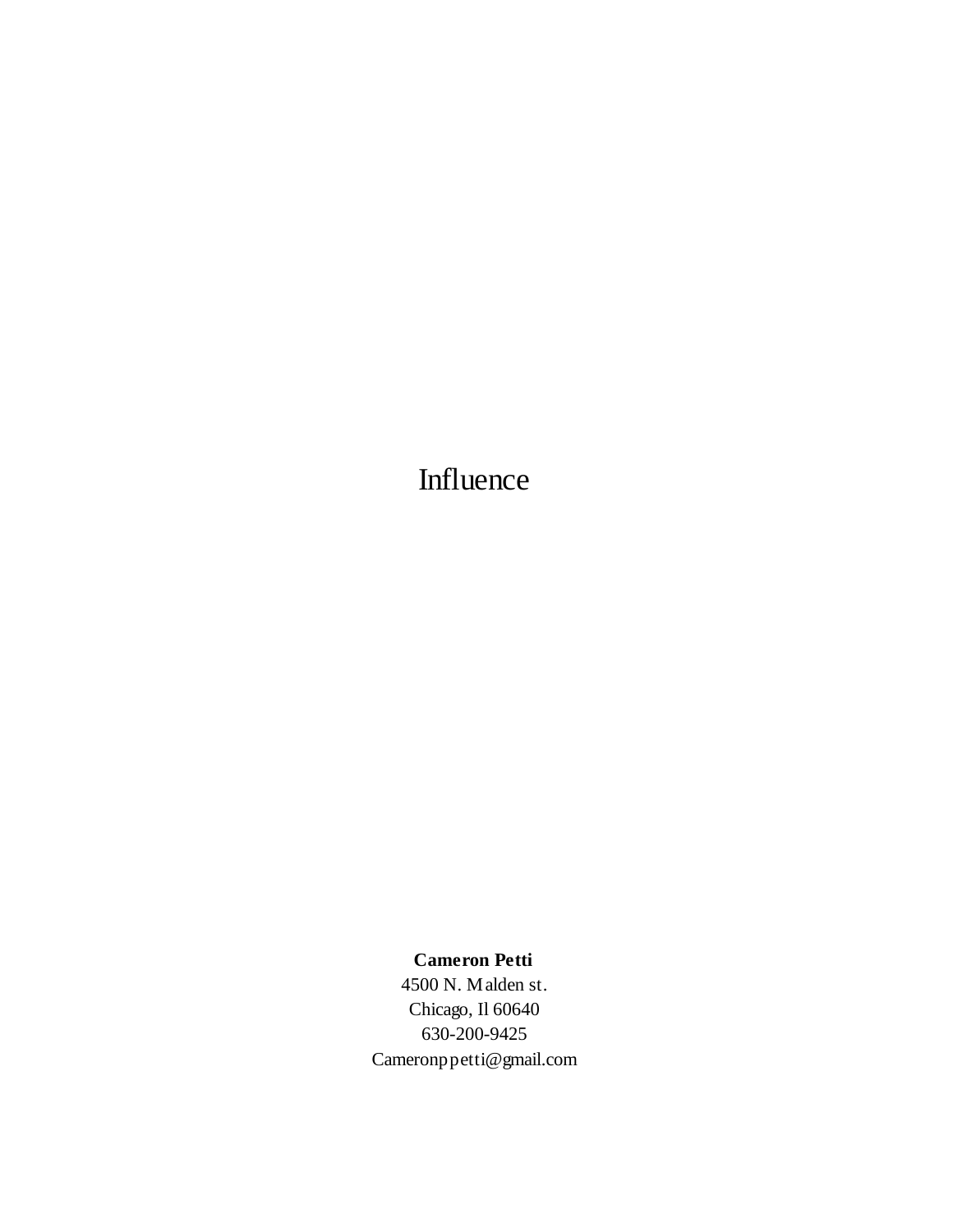With a "short and sweet" comic as the project goal, this is a four page comic with four symmetrical panels on each page, and each page is kinda a scene-let from the artist's life; different moments of "influence" in the webcomic style.

As far as general aesthetic of the piece, in my mind I imagine really simple linework, as minimal as possible, trying to land in kinda boring realism. The crux of the piece is the juxtaposition between bombastic narration and a just kinda mundane "real life" existence, so as "normal" as possible. I keep thinking of Calvin and Hobbes, especially his dad.

As for the narration, I'm not exactly sure how to do it. I'm writing them kinda in the tone of excerpts of a biography, but art gallery plaques were my initial inspiration, so I'm not exactly sure what the most effective way to visualize them would be.

Another additional fun thing is that the second page is about how ducks are a motif throughout his work, so we can play with that being present in all the art he makes.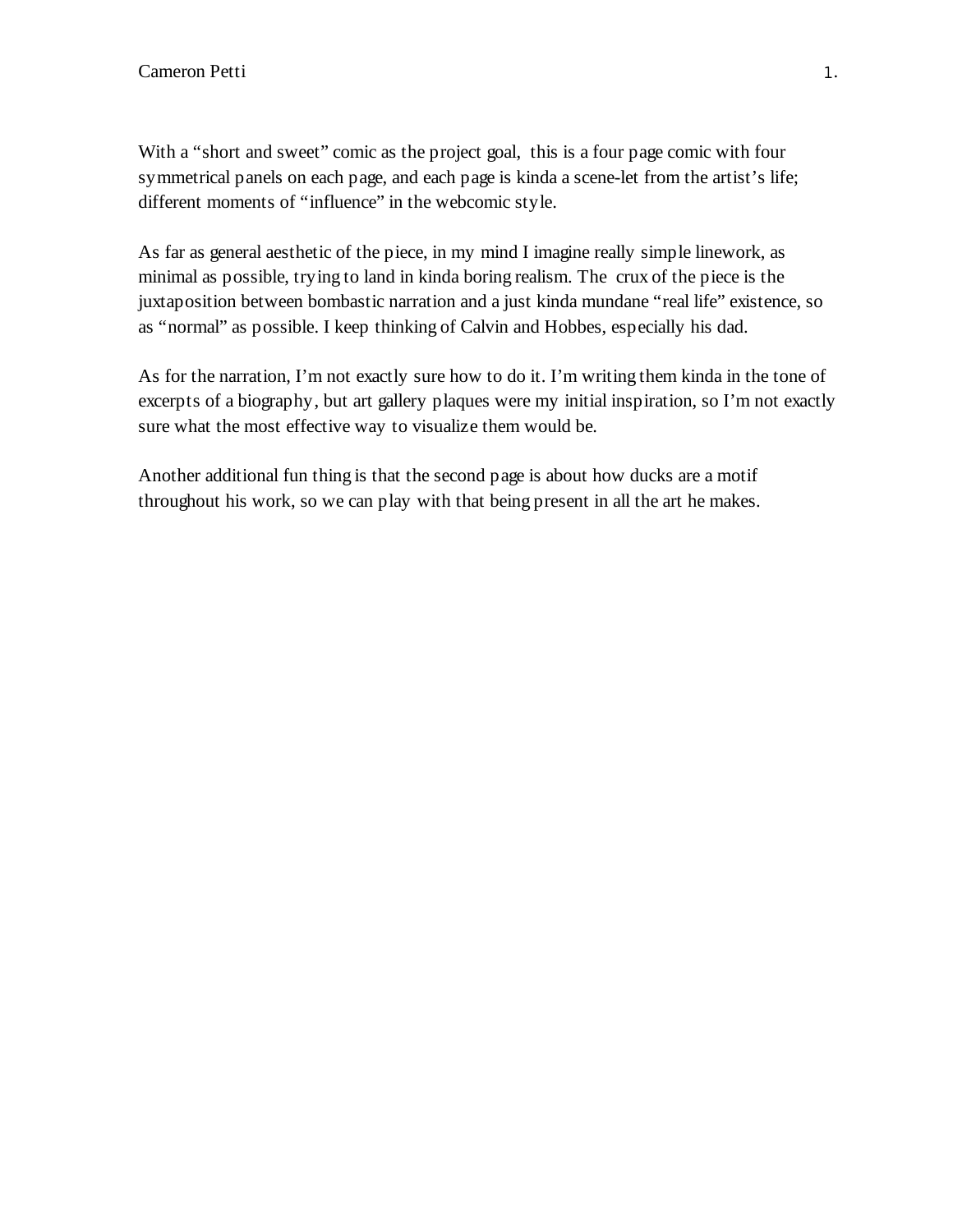**Panel 1:** JAMES is sitting at his drafting table, center of the panel, working on a water color, and next to him is his friend RONALDO, also at a drafting table, also working on some project or another. They are both intently focused on their own work. The tables are up against the back wall of the room, so the guy's backs are to the audience.

# 1. NARRATOR:

In his mid-20s, artistic giant James Christopher Nichols would often collaborate with his close friend and fellow artist, Ronaldo Carvalho.

**Panel 2:** Same exact shot as Panel 1, but now JAMES is leaning over, looking at RONALDO's piece, smiling in appreciation of the work. RONALDO is pleasantly proud of his piece.

# 1. NARRATOR:

During this time, the two operated out of a small studio that they rented together. Here, they would go back and forth, bouncing ideas off one another.

1. JAMES: Cool.

2. RONALDO: Thanks.

### 3. NARRATOR

One can see Carvalho's influence throughout Nichols's body of work, a imprint of this time working together.

3. RONALD: You wanna check out that party at Steve's?

4. JAMES: Yeah. Sure.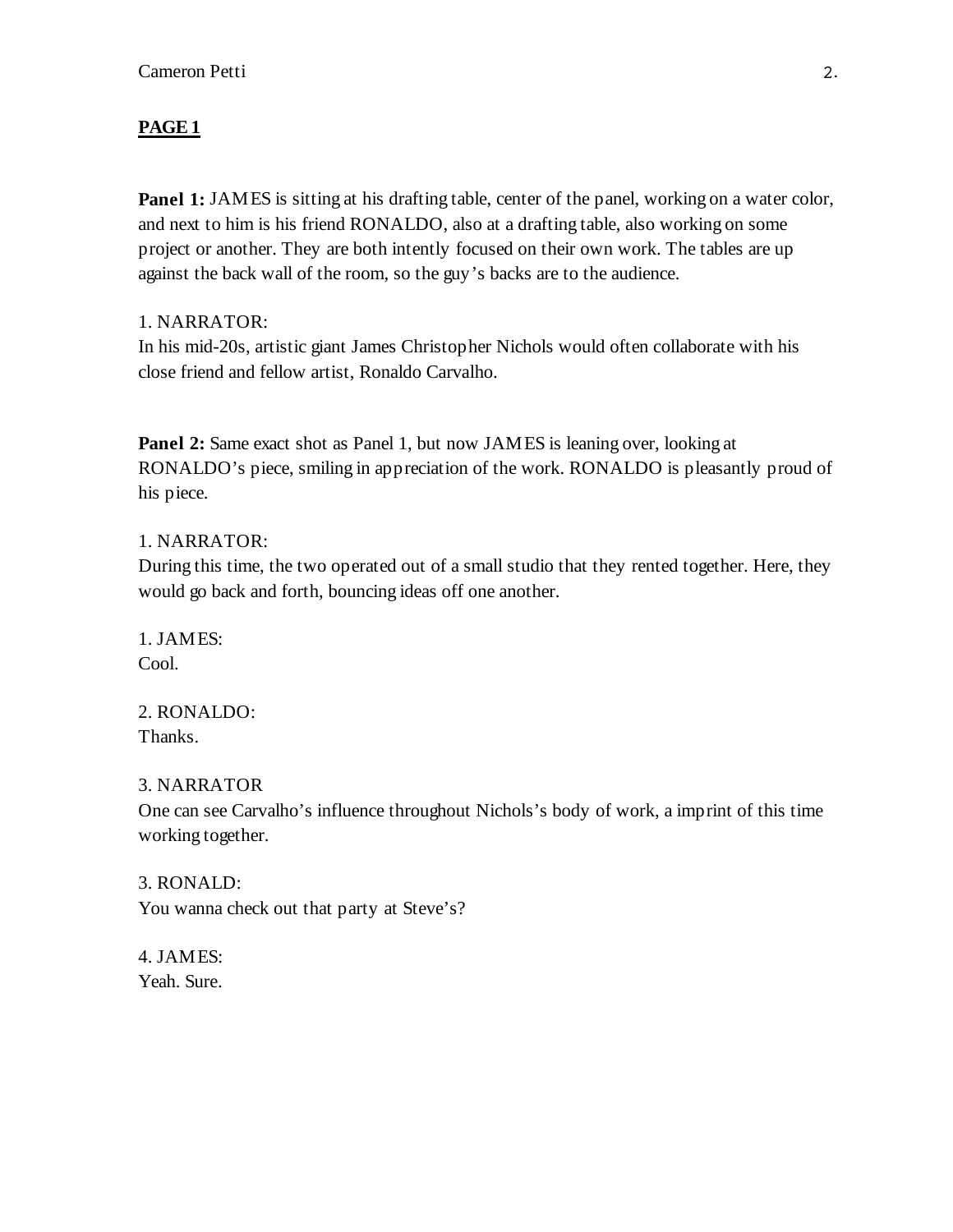**Panel 3:** In the kitchen portion of a typical, crappy house party. The regular denizens of a crappy house party are mingling in the back ground JAMES and RONALDO are standing in the foreground, kinda bored, just looking around. RONALDO is midway taking a swig of shitty beer.

## 1. NARRATOR:

Both Carvalho and Nichols would frequent social events hosted by fellow artistic pioneer, Steven Dean Pawlowski.

# 2. NARRATOR:

Pawlowski's monthly festivities would also be host to other famous contemporaries of Nichols such as Pulitzer prize winner Adrianna Virag and poet laureate Saijad Jones.

**Panel 4:** Now in the family room of the same party, people still being crappy around the couch, where JAMES and STEVE are sitting. JAMES is very bored, staring straight ahead and totally not paying attention to STEVE, as STEVE is ranting and ranting passionately at JAMES. STEVE's speech bubble is beyond full, one of those walls of text that fill up the bubble completely instead of a normal proportion. Also, perhaps STEVE is mid-taking a hit from a bong.

# 1. NARRATOR:

It was here that Nichols would interact with Pawlowski and Pawlowski's circle of confidantes-- given the name The Serious Six for their moving depictions of the stark realities of war.

# 2. STEVE (USE AS MUCH OF THIS AS YOU NEED):

The thing about art right now is that it is so stagnant and derivative! Day in, day out, painting in, painting out, you know man!? You feeel me!? I mean, just look past the ends your post modern noses you sheeple! If you really unpack what I'm trying to do with this piece, I'm trying to look through a prism of the intersectionality of now and the liminal space has this certain gestural nothingness that I think juxtaposes with the deconstruction that, in my honest opinion, I am achieving!

3. JAMES: Mmm

### 4. NARRATOR:

Though never one of the Six, Nichols would remain loosely associated with the group for many years.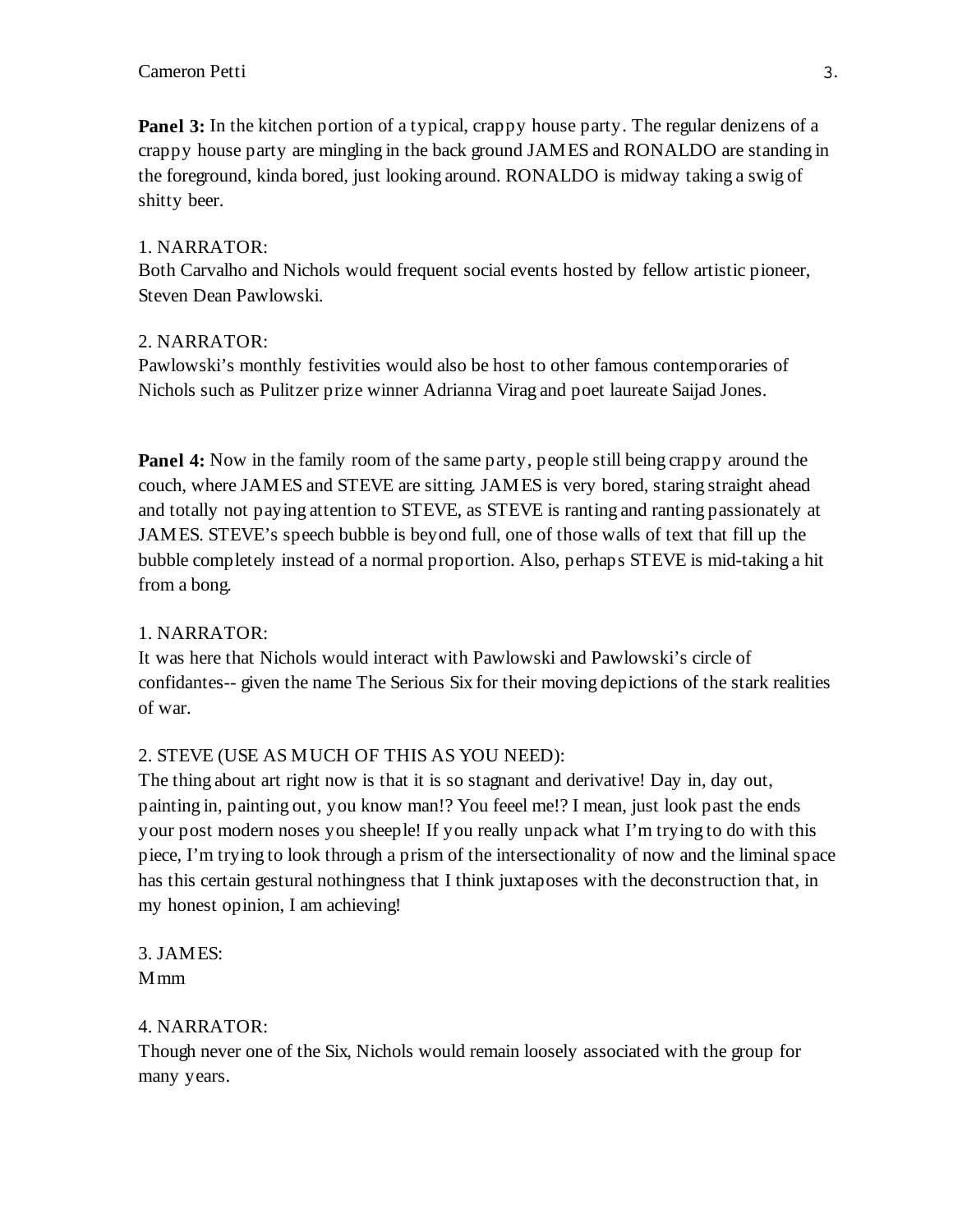Panel 1: A flashback to when JAMES was a kid, 4-5 years old. Real cute. He's out in a park, maybe by pond, and he is toddling towards a couple of ducks, amused by this new discover of such fascinating animals.

### 1. NARRATOR:

One motif consistently seen throughout James Christopher Nichols's work is water fowl, and most usually, ducks.

**Panel 2: JAMES** is terrified as he runs as fast as he can away from an irate and furious flock of ducks that are chasing him.

#### 1. NARRATOR:

With each piece, the animal takes on new meaning, though often the duck represents a sense of tranquility in Nichols's works.

2. JAMES: Ahhhhhhhhhhhhhhhhhhhhhhhhhhhhh!

**Panel 3:** JAMES is buried in the knees of his mother, who is depicted just from the waist down. He very upset and his mother is trying to console him.

#### 1. NARRATOR:

When asked what drives this interest, Nichols often refers back to his early life and the warm summers he would spend at his family's lake house in rural Wisconsin

**Panel 4:** Tight shot over JAME'S shoulder in the foreground as he continues to clutch his mother. He has locked eyes with a solitary duck, standing in the distance, staring back at JAMES, looking menacing.

#### 1. NARRATOR:

In an interview for *The New Yorker* magazine, Nichols remarked that, "It was a distinct moment of peace in my otherwise turbulent childhood. Ducks are just emblematic of a happy time in my life."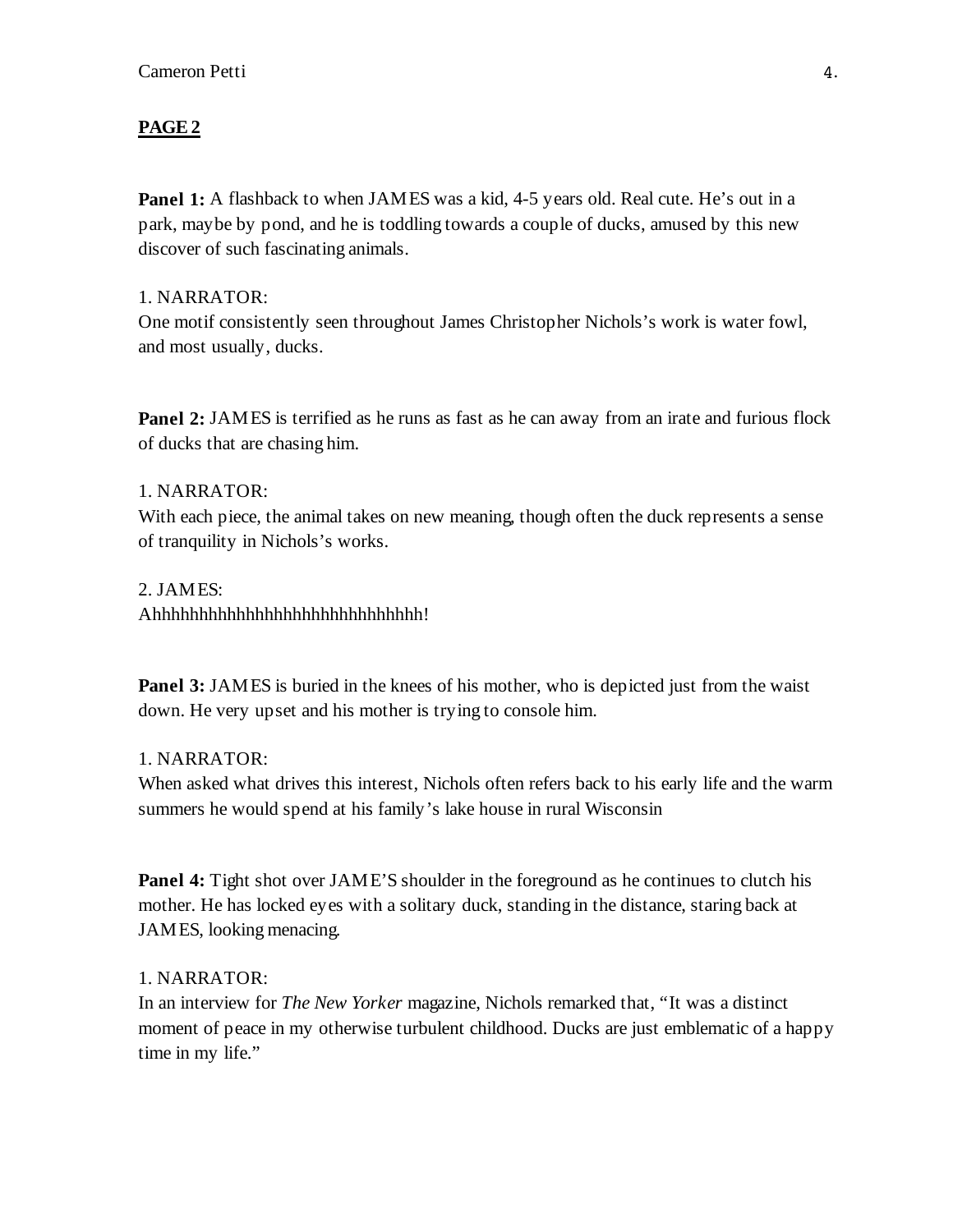**Panel 1:** Back in the present, a birds eye view of JAMES is laying on his back on his bed, head at the foot of the bed, his feet on the pillows, staring up at the ceiling. Around him his room is a complete mess, clothing everywhere, pictures and scraps of paper strewn about, food plates abandoned. He his looking despondent.

# 1. NARRATOR:

The career of James Christopher Nichols can be categorized into distinct "periods" and no period was more prolific than the time immediately after the dissolution of his relationship with long time romantic partner Jessica Konig.

**Panel 2:** Late at night, a single desk lamp illuminates, JAMES sitting at his drafting board. He is furiously writing something down, with much concentration on his face.

## 1. NARRATOR:

It was during this period of isolation in which he really pushed his craft and experimented with forms such as poetry and prose, which he would later go on to perfect.

**Panel 3:** JAMES is standing, embarrassed and awkward at the front door to a house. Next to the stoop there is a bush (which will be used in the next panel) He is clutching a piece of paper in one hand and flowers in the other.

#### 1. NARRATOR:

These now priceless works are a snapshot of man deeply wounded and desperate to make peace with himself, Konig, and the world.

**Panel 4:** JAMES is clearly hiding in the bush next to the stoop watching JESSICA, who is now leaning out of the door, confused, having just answered it to no one being there.

#### 1. NARRATOR:

These earliest pieces of poetry were found sheer luck, as a former landlord of Nichols discovered them in an attic, stuffed in a desk of his, presumably put there by Nichols soon after writing them.